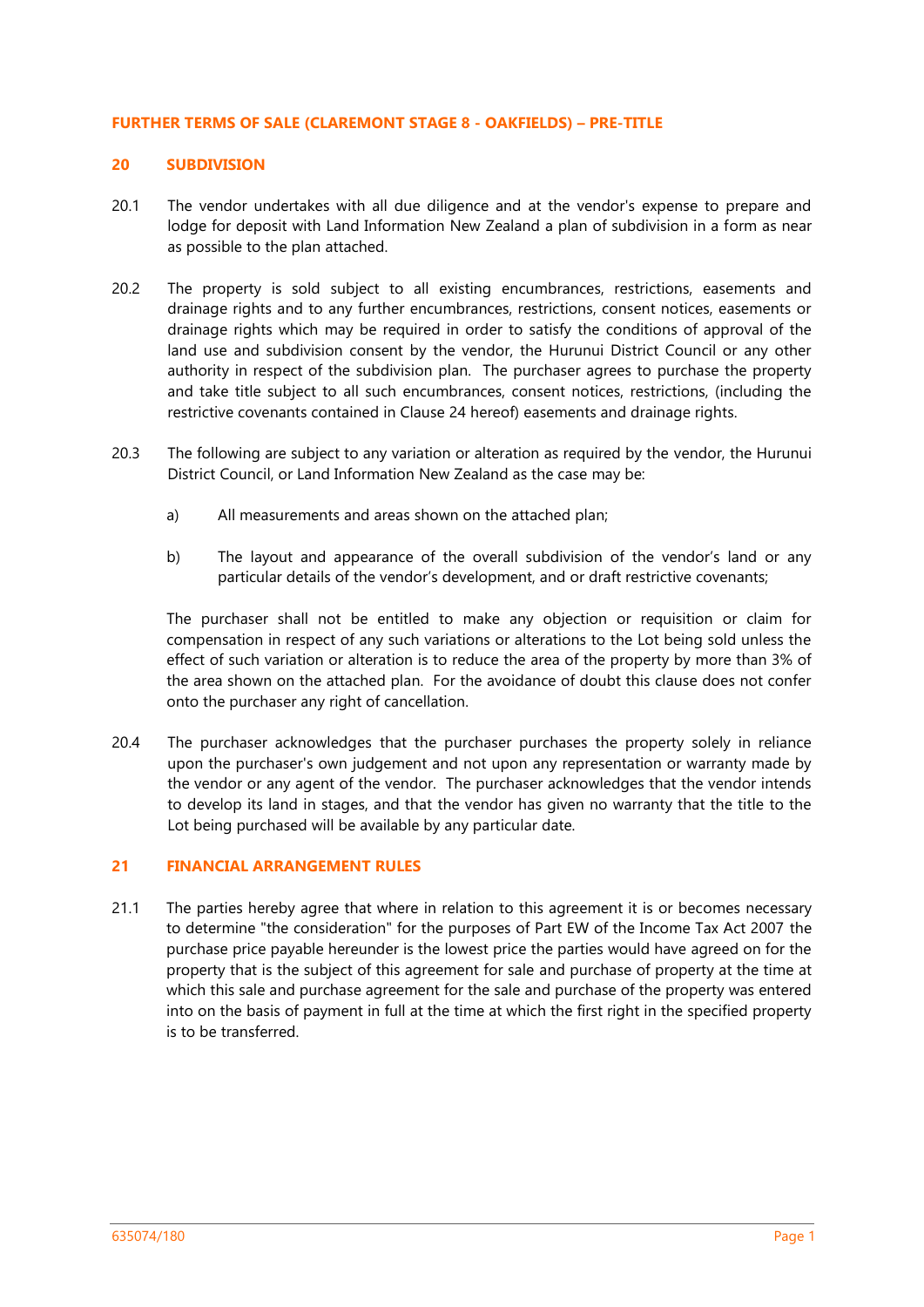#### **22 CREDIT CONTRACTS AND CONSUMER FINANCE ACT 2003**

- 22.1 It is recorded that:
	- a) the settlement date is the earliest date on which the parties would in any circumstances have agreed that the balance of the purchase price was to be payable; and
	- b) neither the period between the date of this agreement and the settlement date nor any other provision in this agreement evidences any deferment of the purchaser's obligation to pay the purchase price for the purposes of section 6 of the Credit Contracts and Consumer Finance Act 2003; and
	- c) accordingly this agreement is not a "credit contract" for the purposes of or within the meaning of that Act.

#### **23 NO CAVEAT**

23.1 The purchaser agrees that neither the purchaser nor any person claiming through the purchaser will lodge a caveat against the title to the land or any part of it prior to the survey plan being deposited at Land Information New Zealand. In the event of the purchaser or any person claiming through the purchaser lodging a caveat the vendor may forthwith take all necessary steps at the purchaser's cost to secure the immediate removal of such caveat and the purchaser agrees that the production of this agreement to the District Land Registrar at Christchurch shall entitle the District Land Registrar to remove the caveat from the title. If the purchaser registers any caveat or procures the registration of any caveat in contravention of this clause, the purchaser shall pay to the vendor liquidated damages of \$1,000.00 per day for so long as such caveat prevents the deposit of vendor's plan of subdivision.

# **24 COMPLIANCE BOND**

- 24.1 On settlement the purchaser shall pay to the vendor a Bond of \$2,500.00 ("the Bond") which the vendor is entitled to apply towards repair or reinstatement of any damage caused to the infrastructure of the subdivision or to any neighbouring lots during the course of construction of the dwelling, and to ensure compliance with all relevant restrictive covenants. The procedure for the refund or retention of the Bond shall be as follows.
- 24.2 At any time up to six months after the issue of a Code Compliance Certificate for the first dwelling built on the lot, the purchaser shall be entitled to apply to the vendor for the refund of the Bond. The application shall be in writing, and must be accompanied by a copy of the Code Compliance Certificate for the dwelling.
- 24.3 As soon as practicable after receipt of the purchaser's application, a representative of the vendor will inspect the lot to determine if there has been any damage caused to the infrastructure of the subdivision (roads, footpaths, berms, kerbs, trees and street furniture) or to any fences or neighbouring lots during the course of construction of the dwelling, and compliance with the covenants registered against the title.
- 24.4 If in the opinion of the vendor there has been damage caused or the covenants have not been complied with, the vendor shall notify the purchaser in writing of the particulars of the damage or non-compliance and will specify a reasonable time within which repairs or reinstatement of the damaged parts or covenant adherence must be completed by the purchaser.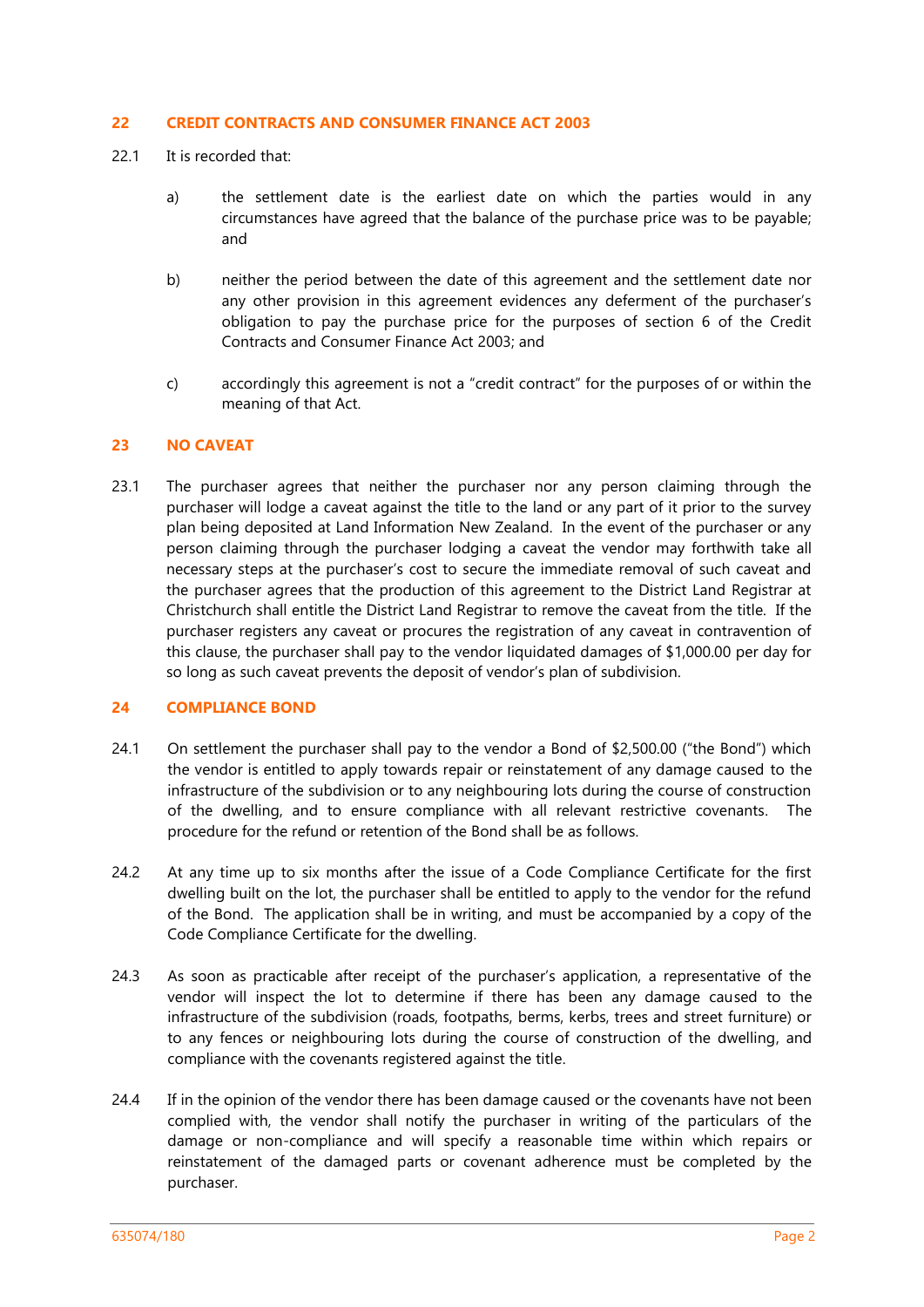- 24.5 If at the expiry of the period referred to in 24.4 (or such later date as the vendor may agree in writing), the purchaser has not repaired or reinstated the damage, the vendor will be entitled to apply the Bond in meeting the cost of repair or reinstatement. Any balance of the Bond remaining after the repair or reinstatement shall be refunded to the purchaser.
- 24.6 If in the opinion of the vendor after carrying out the inspection in paragraph 23.3 there is no outstanding damage caused, the vendor shall refund the Bond to the purchaser.
- 24.7 The vendor is not obliged to hold the Bond in a separate account nor to account to the purchaser for any interest earned on the Bond.
- 24.8 If the purchaser does not apply in writing for the refund of the Bond within six months of the issue of a Code Compliance Certificate for the dwelling, the vendor shall be entitled to permanently retain the Bond at its sole discretion.
- 24.9 In the event that the purchaser sells the lot without building on it, the vendor shall continue to hold the Bond on the terms set out above, and will make any refund of the Bond to the owner of the lot at the time the dwelling is built. It is recommended that the original purchaser make provision in any agreement to sell the lot, for the party purchasing to refund the Bond to the original purchaser directly.

# **25 RESTRICTIVE COVENANTS**

- (a) It is acknowledged by the purchaser that the draft covenants set out in Appendix A are to be registered for the benefit of all of the residential lots on the plan of subdivision to the intent that each of the residential lots will be subject to a general scheme, and the purchaser agrees to be bound by the restrictive covenants as set out in Appendix A. The Vendor will register the restrictive covenants prior to settlement.
- (b) It is further acknowledged by the purchaser that the property is located in the sixth of multiple stages of residential development at the vendor's property, and accordingly the vendor reserves the right to register a covenant preventing the purchaser and the successors in title from objecting either directly or indirectly to any further stage or development of the vendor's property into residential development.

## **26 FENCING BY VENDOR**

- (a) The vendor will not be liable to contribute to any boundary fence to the Lot, nor as an owner of an adjacent Lot under the Fencing Act 1977 and shall be entitled to register a fencing covenant as part of the Restrictive Covenants at clause 25.
- (b) In respect of Lot 178, the vendor shall erect and provide a 1.2m high, warner style pool fence on the north boundary, and in respect of 179, the vendor shall erect and provide a 1.2m high, warner style pool fence on the south boundary, both adjoining local purpose Hurunui District Council walkway reserve. The purchaser shall pay to the vendor for such fence calculated at a total price of \$208.00 plus GST per lineal meter, such sum being payable at settlement. The vendor will use its best endeavours to ensure such fence is erected on or before settlement, but in any event not later than two months following settlement, and any failure to have erected by settlement shall not be a reason to deduct from settlement nor withhold settlement in any form.
- (c) In respect of Lots Lot 149, 162, 168, 169, 174, 175,, the vendor shall erect and provide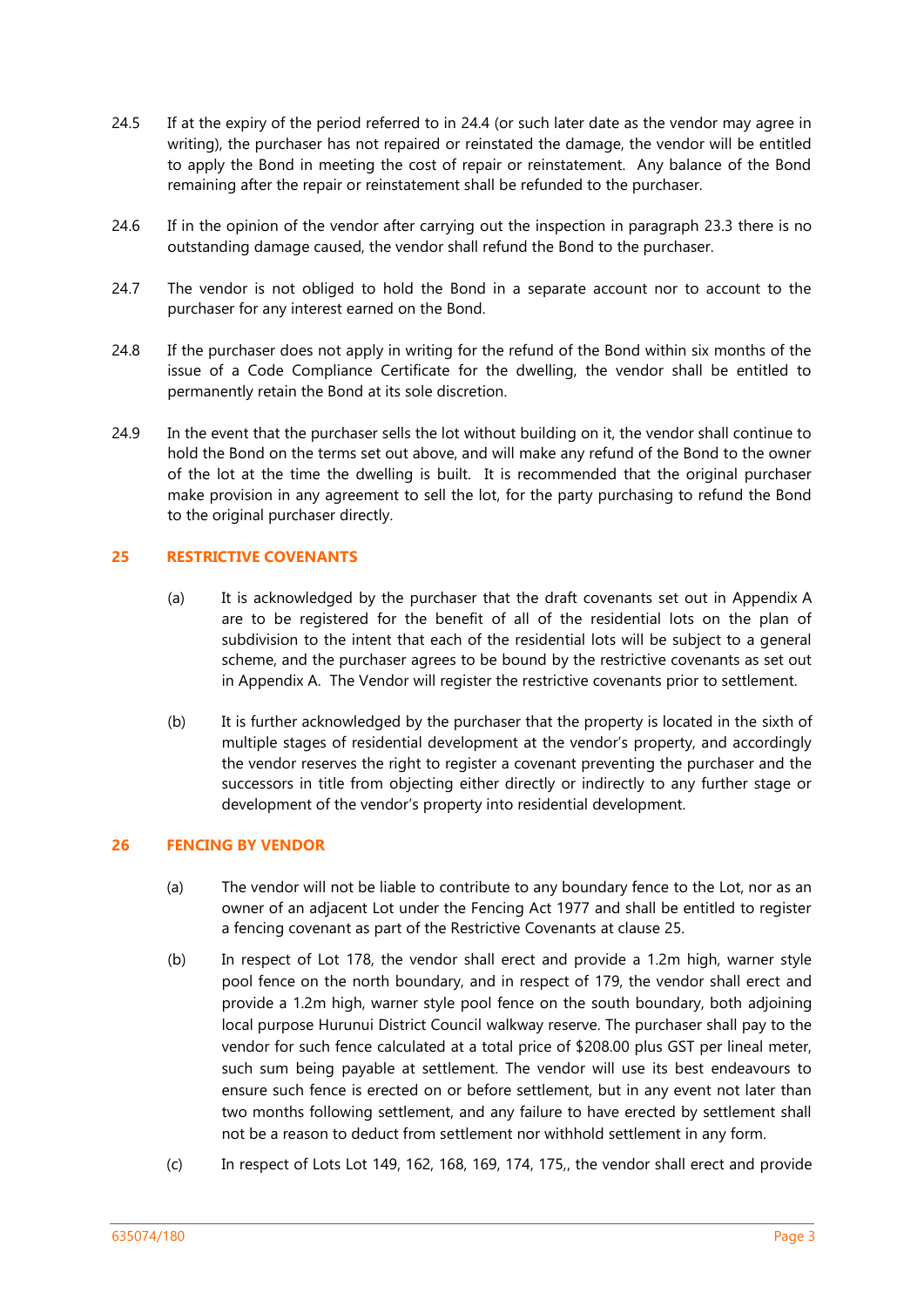a 1.8m high, standard wooden paling fence on the south boundary, adjoining local purpose Hurunui District Council stormwater reserves. The purchaser shall pay to the vendor for such fence calculated at a total price of \$75.00 plus GST per lineal meter, such sum being payable at settlement. The vendor will use its best endeavours to ensure such fence is erected on or before settlement, but in any event not later than two months following settlement, and any failure to have erected by settlement shall not be a reason to deduct from settlement nor withhold settlement in any form.

(d) Clause 26 (c) shall apply to Lot 150 also – however it shall only be a half share required to be paid at settlement.

## **27 SETTLEMENT AND PAYMENT OF PURCHASE PRICE**

- 27.1 The deposit shall be paid by one payment of  $\frac{1}{2}$  on the date that all purchasers conditions have been satisfied.
- 27.2 The balance of the purchase price, together with the other moneys payable by the purchaser under this agreement shall be paid five (5) working days after the date that the vendor's solicitor notifies the purchaser's solicitor that a search copy, as defined in Section 172A of the Land Transfer Act, is obtainable.

## **28 PURCHASER'S CONDITIONS OF SALE**

- 28.1 This contract is subject to the purchaser obtaining finance on terms and conditions acceptable to itself/themselves within 10 working days of the date of this contract.
- 28.2 This contract is subject to the purchaser being satisfied, after taking such advice as the purchaser may wish, that the property is in all respects suitable to the purchaser. The purchaser (or their solicitor) shall notify the vendor's solicitor within 10 working days from the date of this contract as to the fulfilment or otherwise of this condition. This condition is inserted for the sole benefit of the purchaser.

## **29 VEHICLE ENTRANCES / LETTERBOXES**

- 29.1 Each Lot must be provided with a vehicle crossing constructed by the purchaser at their cost in accordance with Hurunui District Council standards prior or in association with a building consent being issued for the dwelling to be constructed on the Lot and in accordance with the "Vehicle Crossing Type A" or "Vehicle Crossing Type B", in as per attached KF Consilium drawing 1027/1300. The vendor shall also have the sole discretion to approve of any proposed vehicle crossing site in order to regulate the design aesthetics of the development.
- 29.2 The owners of Lots 149 to 156, 160 to166, 171, 172, 178, 179, 185, 186, and 189 to 192 shall construct a vehicle crossing in accordance with KF Consilium drawing 1027/1300 "Vehicle Crossing Type" as part of the building consent process, with timing and any necessary bonding or other requirements carried out in accordance with the Council's requirements. This requirement shall be secured by consent notice registered on the records of title for Lots 149 to 156, 160 to166, 171, 172, 178, 179, 185, 186, and 189 to 192.